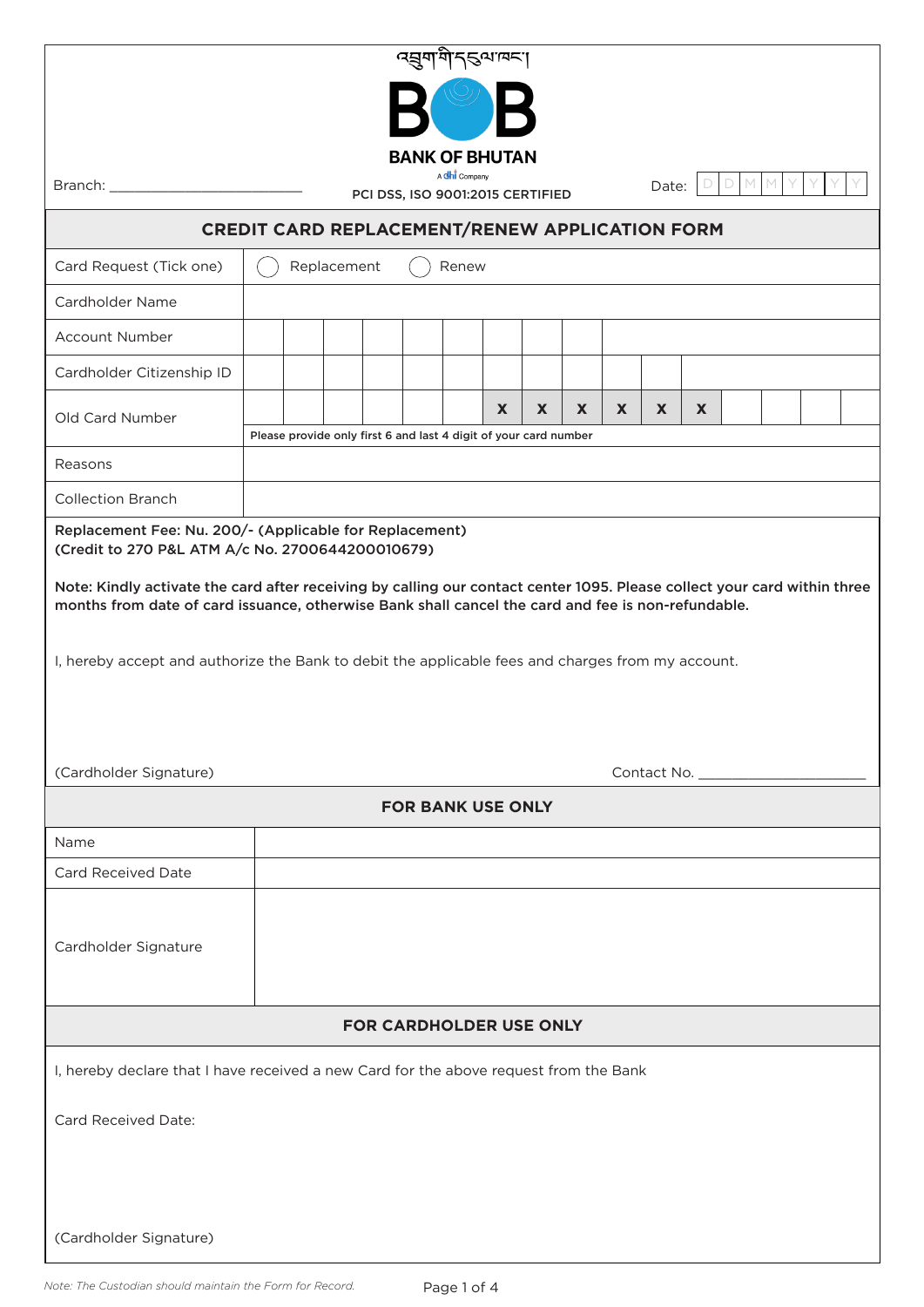

PCI DSS, ISO 9001:2015 CERTIFIED

# **TERMS & CONDITIONS ON THE USAGE OF THE CARD BY THE CARDHOLDER**

The Terms and Conditions under which the Card is issued are mentioned below for his/her guidance related to the usage of the Card by the Cardholder on his/her designated Account No.:

1. The abbreviations used in these terms and conditions shall be construed and understood as:

- a. "Card" means Bank Visa Credit Card issued to the customer.
- b. "Bank" means Bank of Bhutan Limited.
- "Cardholder" means customer of Bank who has been issued the Visa Credit Card.
- d. "Merchant" means shops/outlets that are authorized to accept cards as a mode of payment.
- e. "ATM" means Automated Teller Machine.
- f. "POS" means Point of Sale Terminal at Merchant outlets, where the cardholder swipes the cards, which are authorized to accept the cards as payment mode.
- g. "Add-on" means card issued to your immediate family member(s).
- h. "Account Number" means the account nominated by the cardholder that is to be debited for use of Card.
- i. ''Skimming'' means illegal copying of information from the magnetic strip of a credit Card.

#### 2. Card

- a. The Card is a property of the Bank at all times.
- b. Upon receipt of the Card, the Cardholder shall sign the Card immediately and such signature and/or use of the Card will constitute conclusive evidence of the agreement of the Cardholder to be bound by these Terms and Conditions (notwithstanding any lack of notice on the part of the Bank of the Cardholder's receipt of the Card).
- c. The Bank reserves the complete rights to seize or cancel the Card so issued to the Cardholder, if later found that the information submitted by the Cardholder is false, fabricated or certain information has been concealed and/or the Card has been misused.
- d. The card is non-transferable and shall be used exclusively by the Cardholder only and the Cardholder shall solely be responsible and liable for any lapses or offences arising out the use of the Card.The Cardholder shall not allow the Card or the PIN to be used by any other person. The Cardholder shall not use or allow any person to use the Card as security or collateral for any purpose. The Bank reserves the right to terminate membership, withdraw the privileges extended through the use of the Card or shall not renew the expired Card at any time and to call upon the Cardholder to surrender the Card.
- e. Upon termination of membership or withdrawal of privileges of the Card for any reasons whatsoever, the Card shall be returned to the Card Division within 7 days, from the date of receipt of notice. However, the Cardholder shall be liable for payment of all the outstanding bills arising out of use of the Card.
- f. Use of the Card after notice of withdrawal of the privileges or the termination of the membership is and shall be fraud and shall be subject to legal actions by the Bank in accordance with the prevailing laws of the Kingdom.
- g. The Cardholder shall provide written instructions to the Bank for the cancellation or non-renewal of the Card one month prior to the expiry date specified in the Card.

#### 3. Validity of Card

a. The Validity of the card remains by the end of the month mentioned in the card in MM/YY format

4. PIN

- a. The Card issued and the PIN generated by the Cardholder are entirely at the Cardholder's risk and responsibility. The Cardholder shall not disclose the PIN or permit possession of the Card to any other person. The Cardholder undertakes full responsibility for any or all transactions made by the use of the Card with proper identification marked at the time of transaction.
- b. The Cardholder is advised in his own interest to change his/her PIN of choice. For this purpose, he/she may use the GENERATE GREEN PIN option provided in our Bank website.
- c. Usage of a wrong PIN three times would invalidate your Card till activated by Bank with proper verification.
- d. The Card should remain in Cardholder's possession and shall not be handed over to anyone else. e. The Card is issued on the condition that the Bank bears no liability for the unauthorized use of the Card. This responsibility is fully that of the Cardholder. The cardholder undertakes not to carry Card and PIN in his/her Wallet/Purse and leave card unattended in any places.
- f. The Cardholder shall change the PIN immediately if it is accidentally divulged. g. The cardholder undertakes not to pass the card or disclose the PIN to any other persons or to a Third Party. Any such disclosure or inadequate protection of the confidentiality of the PIN is entirely at the Cardholder's risk.
- h. The Cardholder agrees to inform the Bank in writing regarding lost/stolen, damage of card and disclosure of PIN. The Cardholder will be liable for all the transactions received prior to the receipt and record of such notification by the Bank.

# 5. Loss of Card and PIN /Skimming of Card data

- a. Any financial loss arising out of unauthorized use of the lost /skimmed card till such time the Bank records the notice of loss/skimming of the Card shall be to the Cardholder's account and the Cardholder shall be fully be responsible and liable.
- b. The Cardholder undertakes to indemnify the Bank from and against all losses, damages, cost or expenses incurred /to be incurred by the Bank arising out of Cardholder's failure to observe any of the terms and conditions mentioned herein. c. The Cardholder shall be fully liable for all Card Transactions affected via the corresponding PIN as such Card Transactions are deemed effected by
- or in behalf of the Cardholder.
- d. The Cardholder shall use all reasonable precautions to prevent the loss or theft of the Card and shall not disclose any PIN to any person.
- e. In the event that the Card is lost or stolen or card data is compromised, the Cardholder shall immediately notify the Bank of the loss, theft or compromised data together with particulars thereof at card\_team@bob.bt/02-334333 or contact center at 1095 (toll free). The Cardholder shall also notify the Police or equivalent authority of the country or jurisdiction where such loss or theft or disclosure occurred. Any transactions incurred prior to proper report of the loss, theft or disclosure shall be for the Cardholder's account.
- f. The Cardholder shall remain fully liable to the Bank for any and all debits to the Card Account arising from any Card Transactions, Cash Advances or ATM transactions effected through the use of the Card by any person whether the same be with or without the knowledge of or authority from the **Cardholder**
- g. The Bank may in its absolute discretion issue a replacement for any lost or stolen Card, subject to a applicable card replacement fee for each Card replaced, or a new PIN for the relevant Card, all on such terms and conditions as the Bank may deem fit.
- h. In the event that the Cardholder recovers the lost or stolen Card, he shall immediately return it to the Bank without using it. The Cardholder shall not use the PIN after the Cardholder has reported to the Bank such PIN's disclosure to another person.

## 6. Termination

The Cardholder may at any time notify the Bank of his intention to close the Card Account and terminate the use of all Cards. The Card Account shall be closed only after full payment of all charges and liabilities under the Card Account.

## 7. Debits to Cardholder's Account

The Bank shall debit the Nominated Account for all fees and charges as determined by the Bank relating to the Card and service thereby provided. Cardholder who have opted auto debit facility for credit card bill repayment, the Bank shall debit the nominated account on or before due date.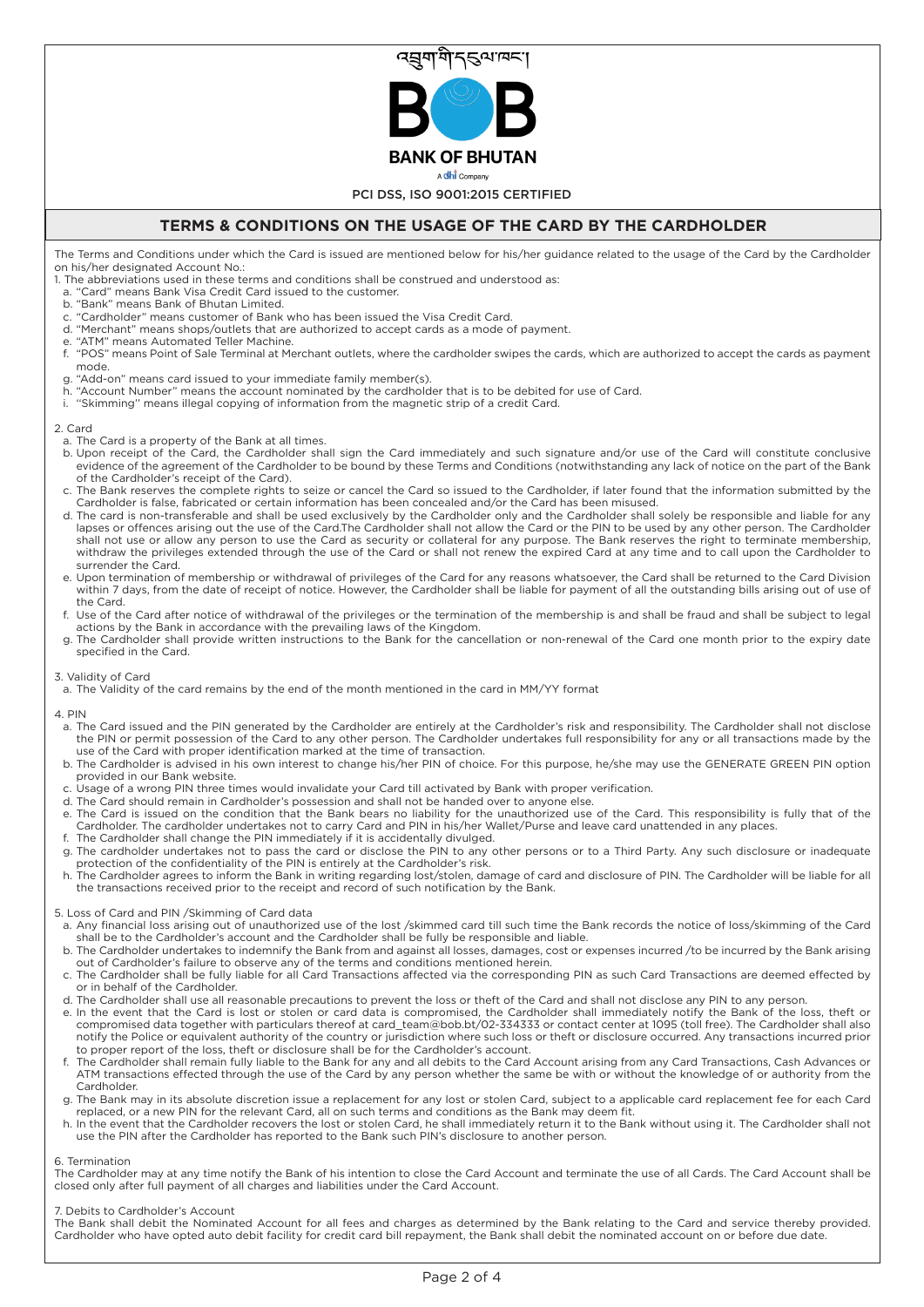

# **TERMS & CONDITIONS ON THE USAGE OF THE CARD BY THE CARDHOLDER**

# 8. Transactions

- a. The transaction record generated by the ATM/POS shall be conclusive and binding, unless verified otherwise and corrected by the Bank. The verified and corrected amount shall be binding on the Cardholder to be paid at the earliest.
- b. Any sales slip signed by the Cardholder shall be the conclusive proof of the charges recorded therein any incurred by the Cardholder himself/herself and shall be charged by the Bank to the Cardholder.
- c. The Transaction Log of ATM transactions shall be the conclusive proof of the charges recorded therein as incurred by the cardholder himself/herself. The verification of PIN confirms the authenticity of the cardholder and the transaction.

## 9. Add On Card

The usage of the Add On Cards shall be deemed acceptance of these Terms and Conditions. The holder of any Add On Cards and the Primary Card Holder, authorising its issuance, are jointly and severally bound /liable by these Terms and Conditions / for payment, however it shall be the Primary Cardholder's responsibility to ensure payment of all charges due and payable under the Add on Card. The Primary Cardholder shall indemnify the Bank against any loss, damage, liability, costs and expenses whether legal or otherwise incurred by the Bank by reason of any legal disability or incapacity of the Add On Cardholder or any breach of these Terms and Conditions by the Add On Cardholder.

#### 10. Dispute

- a. It shall be the sole responsibility of the Cardholder to reconcile all the transactions with the account statement every month. Any dispute of the card transactions shall be lodged within 10 days of statement date to Card Division to avoid rejection due to delay in lodging the claim with Visa International. Failing to lodge complaint within the stipulated time-frame shall indemnify the Bank from all liabilities.
- b. In case of any dispute arising out of these Terms and Conditions, the same shall be mutually resolved to the extent possible.
- c. In the event that disputes cannot be resolved mutually between the Bank and Cardholder, the matter shall be referred to the Court for adjudication in accordance with the terms and Conditions enshrined herein and the relevant laws of the Kingdom. The Cardholder shall return this document after duly signed to authenticate that the Cardholder has carefully read and clearly understood all the terms and conditions stipulated herein and he consents to be fully/totally liable for violating the terms and conditions or misusing the Card.

## 11. Default

- a. That in the event of default, the Bank shall take any action as deem appropriate to realize the dues with interest from the sale proceeds of security(s) charged/pledged with the Bank.
- b. I agree that the Bank shall take such action as it may deem necessary to realize the dues in the event of my/our default in repayment on due date mutually agreed between us, or if I quit the service from my Ministry/Department/Company/Corporation/Agency, the Bank is hereby authorized to recover the amount from the provident fund/gratuity/any other retirement or post service benefits payable to me/us.
- c. That in the event of death before this loan is repaid in full, this document shall empower the Bank to realize from the aforesaid post service benefits payable to me/us or from my/our securities or from any other properties in my/our names.
- d. That this instruction shall become attached to my beneficiary(s) who wish(s) to claim my/our post service benefits/titles of my/our securities or any other properties in my/our names for liquidating the entire dues to the Bank.
- e. That for the purpose of foreclosing the mortgaged (fixed) properties charged with the Bank, the borrower, guarantor or mortgager or owner of the securities hereby has given undisputed rights/consents to the Bank to foreclose the properties in accordance with the provisions enshrined in the Movable and Immovable Property Act of the Kingdom of Bhutan.
- f. That in the event of failure to pay the amount dues, the Bank shall have right to recall the entire loan amount outstanding, including interest accrued thereon relating to all movable and immovable assets hypothecated/pledged/mortgaged with the Bank. For this purpose, the Bank shall seize the assets accordance with the Movable and Immovable Property Act of the Kingdom of Bhutan.

#### 12. Others

- a. The Bank shall not be responsible in any way for non-availability of ATM services or POS terminals at Merchant outlets for any reason whatsoever and howsoever arising as a result of malfunctioning of the Card or ATM or POS, insufficiency of funds in such machines, mechanical or power supply failure or for the Act of God (such as disruption of service caused by the earthquake, flood, storm, landslides or any act which is beyond the control of the Bank).
- b. The Bank reserves the right to introduce new facilities/curtail the existing facilities, as and when warranted, without assigning any reasons for the same.
- c. The Cardholder undertakes to indemnify the Bank and to keep the Bank indemnified against all losses, damages, costs or expenses incurred by the Bank arising out of Cardholder's failure to observe any of the terms and conditions mentioned herein.

#### 13. Amendments

The Bank reserves the right to amend these Terms and Conditions at any time with prior notice to the Cardholder and such amended Terms and Conditions shall be binding on the Cardholder.

I, Mr./Mrs./Ms. This is a metally read and understood the above terms and conditions. I undertake to comply with the above Terms and Conditions and the rules of Bank in force from time to time governing the conduct of the Card/Account.

|                         | Witness:    |
|-------------------------|-------------|
| Affix<br>Legal<br>Stamp | (Signature) |
| (Signature)             |             |
| Date:                   |             |

• The application should be signed at the end of all the pages by the cardholder